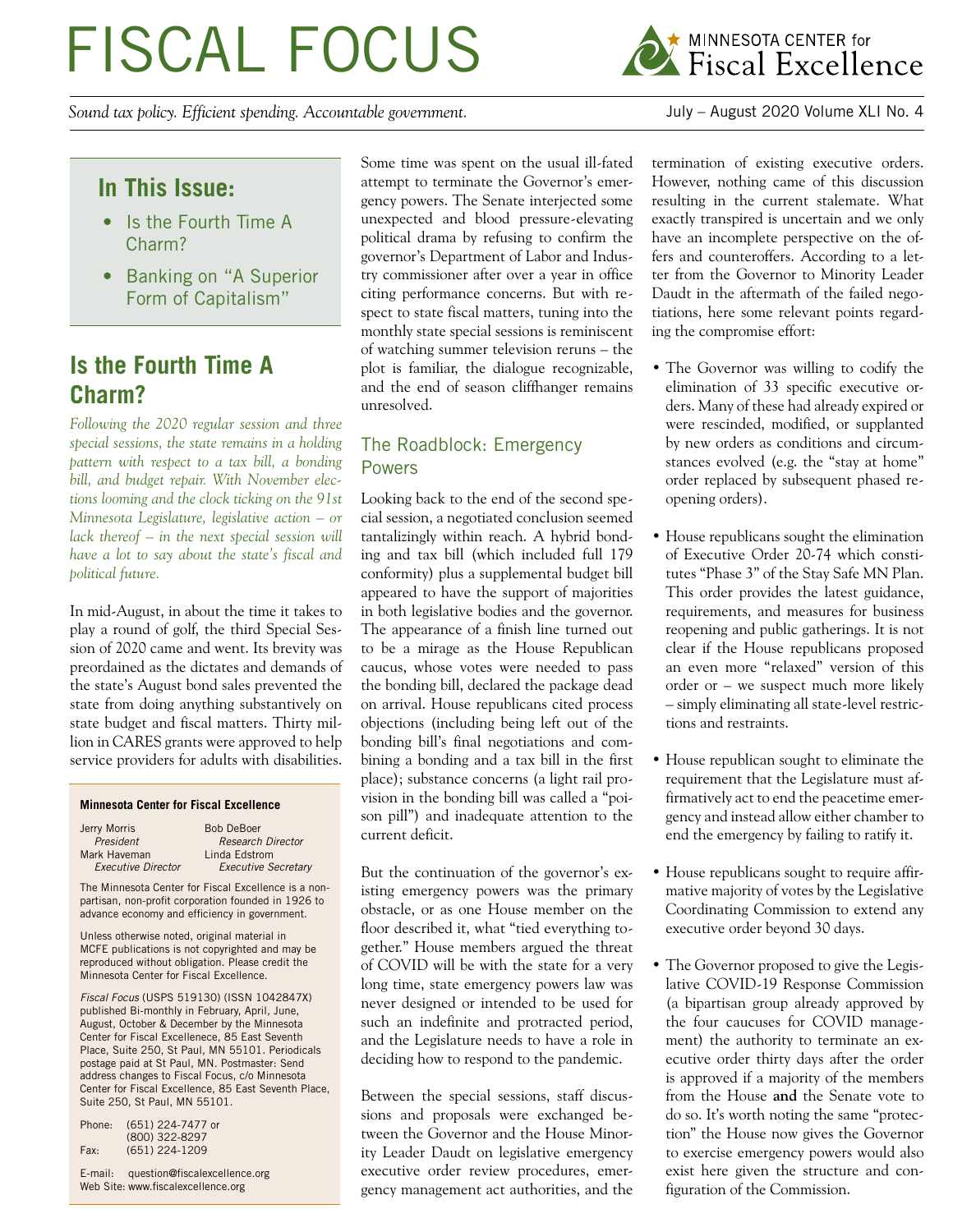The day after this post-mortem correspondence on the negotiations was transmitted, the Governor issued Executive Order 20-81 requiring masks to be worn in certain settings. It's an order certain to be added onto to any Republican "hit list." How wearing masks has come to be so hyper-politicized is guaranteed to be the subject of dissertations for years to come. A June report by Goldman Sachs concluded a national mask mandate would buoy the country's GDP by 5 percent. It's interesting to note 35 of the 50 states have mask mandates, eleven of which are under republican governors.

Governor Walz's mask mandate has likely quietly and indirectly aided the state's business community by making government a scapegoat and no longer putting businesses in the potentially awkward position of alienating customers with their own policies regarding mask use. Yet from news and social media reports there remains large amounts of resistance to this perceived intrusion into personal liberty and government nannyism. Lawsuits have been filed over the order, and a number of Minnesotans continue to circumvent this mandate claiming health issues prevent them from wearing masks. In many of these cases these underlying health conditions might be diagnosed as civic neuropathy – numbness to the idea that individual rights ought not be divorced from individual and societal responsibilities.

Between now and the next special session colorful political rhetoric will not be lacking – "dictatorial," "tyranny," and a "monarchy that may never end" have all been already employed in describing the current state of affairs. What is in shorter supply is an understanding of how the legislature would tackle the pragmatic challenges accompanying a full and immediate repeal of the governor's emergency power authority. In a review of the 40 or so executive orders the governor wants to have remain in effect at this time, we count 85 references to Minnesota statutes, provisions, and administrative rules covering a wide variety of processes and procedures that have been been waived, suspended, or otherwise modified to respond to the spread of the virus and/or its impacts. This count does not include Executive Order 20-07 giving state agencies the "flexibility to hire staff, schedule, assign, and reassign employees without adherence to existing limitations in collective bargaining agreements, memoranda of understandings, compensations plans, statutes, administrative rules, and administrative procedures and policies that present barriers to the needs of state agencies to efficiently and effectively mobilize and deploy their workforce…"

Most, if not all, of these orders state they "remain in effect until the peacetime emergency is terminated or until it is rescinded by proper authority." Sifting through these orders and provisions to determine what to toss, what to keep, what to modify, how to modify, and for how long (might have we gained some better understanding of bureaucratic procedures and processes that aren't necessary?) to deal with non-emergency or chronic COVID conditions would seem to raise the prospects of a multi-week special session unto itself, especially with a divided legislature.

Such homework would appear rather important to terminating the emergency, but little evidence exists that much thought has been given to these issues. On the other hand, there appears to have been considerable bipartisan comity surrounding what one might expect would be a prime area of executive powers controversy: the use and disbursement of federal COVID dollars. There have been no apparent major dustups over appropriations from the COVID Minnesota Fund or on CARES requests. With respect to one particular potentially contentious topic – disbursement of federal aid to local governments – Governor Walz acquiesced to both the Legislature's greater local share of funds and distribution method. Together, it raises the question of how much of the emergency powers agitation is being driven by political messaging as well as actual policy concerns.

The September special session will likely offer some insight on that. With time running out it will be interesting to see if this topic still has the same session game-breaking influence. Whatever frustration and anger reside in the public and among legislators about the continuation and Governor's use of his emergency powers, the failure to pass a bonding bill and a tax bill with full 179 conformity will offer its own contributions to taxpayer frustration and perhaps anger.

## The Numbers: Two Deficits to **Contemplate**

Since the pre-COVID days of last November, MMB has reduced their forecasted tax revenue collections for the current biennium by \$3.5 billion or 7.3%. Each MMB forecast came with cautions and asterisks galore due to the tremendous unpredictability and volatility, but so far the numbers are tracking projections. According to the July Revenue and Economic Update, closing revenues for FY 2020 are estimated to be \$58 million lower than the May interim budget projection, or  $(0.3\%)$ .<sup>1</sup>

FY 2021 got off to a seemingly good start as preliminary net general fund revenues for the month of July were 15.4% above forecast. All major state tax revenues exceeded expectations as general sales tax revenues topped the monthly forecast by 47% or \$71 million and corporate income collections exceeded forecast by 102% or \$64 million. As always, MMB is quick to note that "great caution" needs to be exercised in interpreting a single month's worth of data that will also be subject to revision. That interpretive caution is even more deserving considering the role and magnitude of the federal government's fiscal response. A truly remarkable statistic: in Q2 gross domestic product fell by 9.5% but current-dollar personal income **rose more than six-fold** in the quarter and real disposal personal income increased by \$1.53 **trillion**. While the phased in reopening of the state economy is certainly contributing to the positive revenue trends, higher than expected tax receipts are also reflecting the afterglow of the massive amounts and variety of federal stimulus and income support provided to individuals and businesses earlier this year. Their discontinuation is likely to be seen in future revenue updates. A recent analysis finds that, based on the latest data, eliminating the Federal Pandemic Unemployment Compensation supplement would lead to a 44% decline in local spending.<sup>2</sup>

MMB's latest update also provides our first revised look at the upcoming biennium. Based on the assumptions used for the state's May interim budget projection, the planning estimate for FY22-23 is a deficit of \$4.7 billion – a \$5.2 billion flip from the

The original update in early July estimated a positive closing variance for FY 2020 of \$168 million, but noted that not all the final income tax payments for 2019 had been received and processed. An update to the update on July 31 flipped net income tax receipts to \$226 million below the May projection resulting in the negative variance for FY 2020.

<sup>&</sup>quot;The Effect of Fiscal Stimulus: Evidence from COVID-19" Casado, Glennon, Lane, McQuown, Rich, and Weinberg, NBER Working Paper No. 27576, August, 2020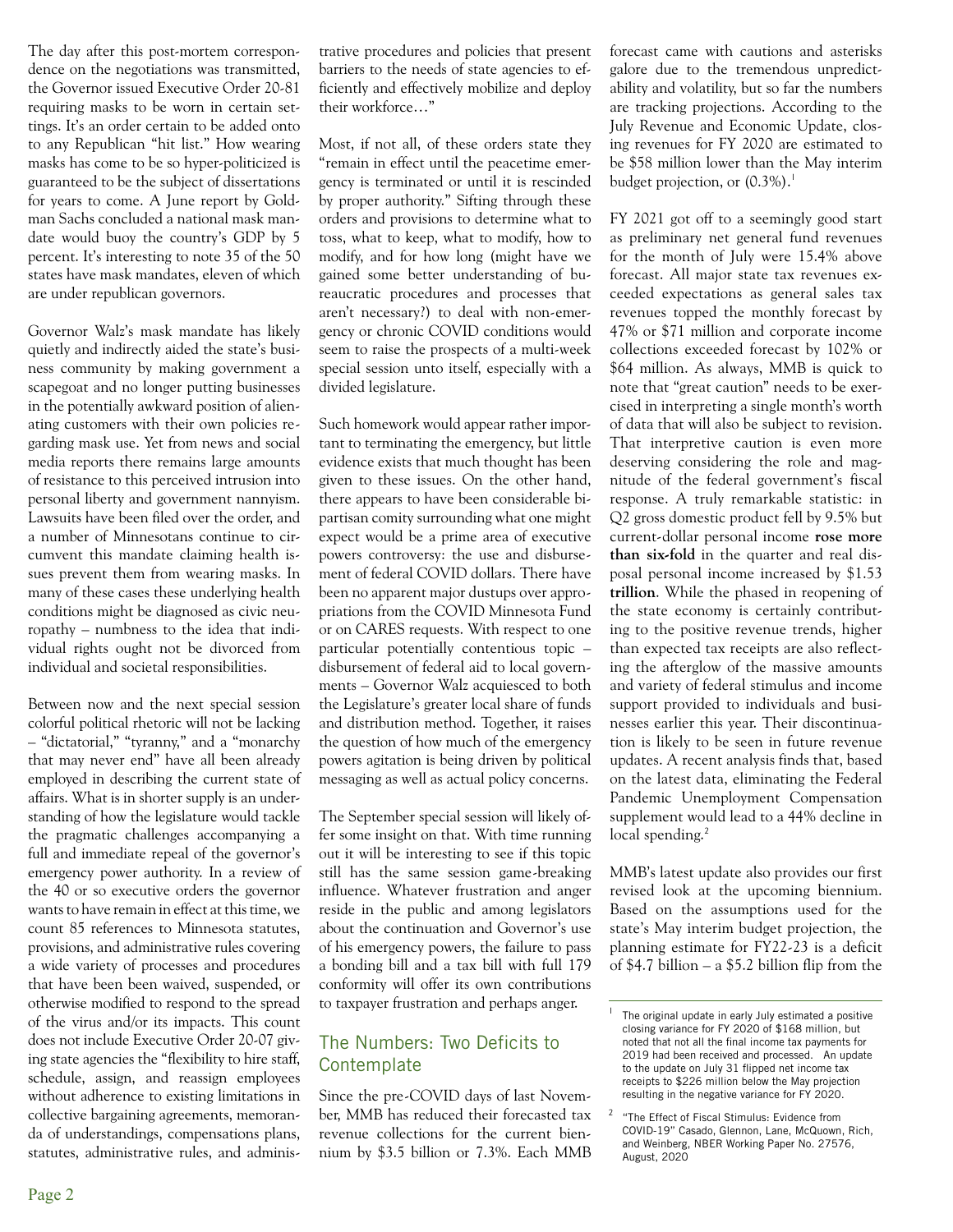\$465 million surplus projected in February. No detail was provided on revenues and expenditures to show how that number was derived. The continued use of the May model inputs and assumptions did not sit well with some legislators who wanted another interim forecast based on updated information. However, MMB argued that the forecast's accuracy in projecting closing FY 2020 numbers makes it acceptable for use in planning.

Absent some unexpected developments, a November forecast featuring a projected multibillion dollar out-biennium deficit on top of an existing multibillion current biennium deficit is likely. The pending tax and spending agreements expected to be on the table would create about \$300 million in additional tails to add to the FY22-23 budget challenge. (We don't think the nearly \$500 million from the budget reserve which was part of last year's deal to pay for FY22-23 spending and achieve structural balance in the out-biennium has been factored into this planning estimate.) Meanwhile over 90% of the federal CARES funds provided to Minnesota to deal with the health and economic expenditures from COVID's fallout have been committed. As of mid-August, of the \$2.187 billion in CARES funds provided to the Minnesota, only \$192 million remains unallocated to deal with any new and emerging COVID triggered spending needs through the end of the year.

All this demonstrates that THE critical development to watch for is the action of the federal government in providing another round of relief. The prospects at this moment do not look particularly promising as Congress is dealing with its own political impasse on these matters. Congress adjourned without agreement on three big issues relevant to the state budget: additional stimulus, unemployment insurance support, and additional aid to local governments to compensate for lost revenues as well as any virus-related matters.

The President's subsequent executive orders, intended as a workaround of the legislative gridlock, are weak tea with respect to the magnitude of fiscal challenges states, local governments, and citizens face. They also entail some administrative problems. The optional payroll tax holiday appears to be a nonstarter in the business community due to the payback requirements. The new federal "lost wages assistance"

program uses \$44 billion in FEMA funds and requires states to construct essentially a new program to administer the additional \$300 per week supplement to existing unemployment insurance (compared to the now expired \$600 from the CARES Act).<sup>3</sup> As of this writing over the half the states have applied and been approved to get a minimum of three weeks of additional payments. Minnesota will be applying, but with demand so high and limited funds available, the duration of any support that eventually comes our way is questionable.

In short, there is no escaping the fact that meaningful and substantive action requires Congress' "power of the purse." With the bodies about \$1 trillion apart and recessed until September 8, Minnesota remains in wait and see mode. State budget repair has the look of a Texas hold 'em poker game with everyone checking and rechecking in order to see the federal river card flipped before taking any action.

## The Politics: The Deficit as an Asset

With a healthy budget reserve, other timebuying maneuvers such as transfers and shifts at their disposal, and respectable odds that eventually some form of additional federal assistance is forthcoming, the patience lawmakers are demonstrating on state budget action is understandable. But the virtuousness of patience does have its limits. The tighter the timeframe demanded for remedial budget actions, the harsher the adjustments and resulting effects will be. Many might have expected that six months into the pandemic, the control of the virus and our fiscal trajectory in responding to it would be a lot clearer. That doesn't seem to be the case and raises the question of how much more clarity we will have six months from now. Even though taking some action now on the deficit would be prudent, that's not likely to happen for a few reasons.

First, voting on specific tax increases and spending cuts just as citizens prepare to head to the polls is a high risk/low reward endeavor. Especially in highly contested districts, it can amount to electoral seppuku. In addition, both parties are adhering to pre-COVID positions in spite of the dramatically changed fiscal circumstances. For example, when state labor contracts were being ratified as the COVID crisis began, there was zero DFL interest in reopening and renegotiating the second year of the contract even though it created hundreds of millions of dollars in tails in the out-biennium and increased the prospects of state workforce reductions. Similarly, there has been no apparent Republican moment of retrospection or reconsideration of the tax cuts enacted last year nor any interest in adjustments to rate schedules or other tax system features to try accommodate revenue neutrality while pursuing federal conformity actions. As Speaker Hortman noted, "at the moment the political philosophies are so different, the question is, should we start attacking this year's deficit today? I don't think that's going to happen." <sup>4</sup>

Finally, the existence of the deficit functions also serves as a political asset to both parties. One of the major questions Republicans face is how much down ballot impact the presidential election will have. The prospects of a \$5 billion state budget deficit in the hands of "unchecked" DFL control will undoubtedly be a prominent message to attract independents and bring any wavering Republican voters back into the fold. Similarly, the tax ambitions of the DFL in recent years have been stymied by the existence of budget surpluses. The deficit shifts the framing of these proposals from "want" to "need" heading into 2021. Given the current political environment, some DFLers may think it pays to wait not just on budget repair, but on bonding and tax bills as well, banking on a takeover of both bodies this November.

Put it all together and budget repair is almost assuredly off the table. The best we might expect is a "Hippocratic oath" of doing no further harm to the current biennium budget. Instead, it appears we will use the surplus to navigate the current biennium deficit and enter the regular 2021 session hoping additional federal action and COVID's evolution cooperate to keep us from facing the prospects of building a biennial budget facing a deficit akin to that coming out of the Great Recession. All this makes for an easier November but also a 2021 session to remember.

Because of FEMA matching requirements under the Stafford Act which funds this program, only workers receiving at least \$100 a week in state employment benefits would be eligible for the additional payment.

<sup>&</sup>quot;Despite projected deficit, Minnesota in no rush to implement budget cuts" MinnPost, August 7, 2020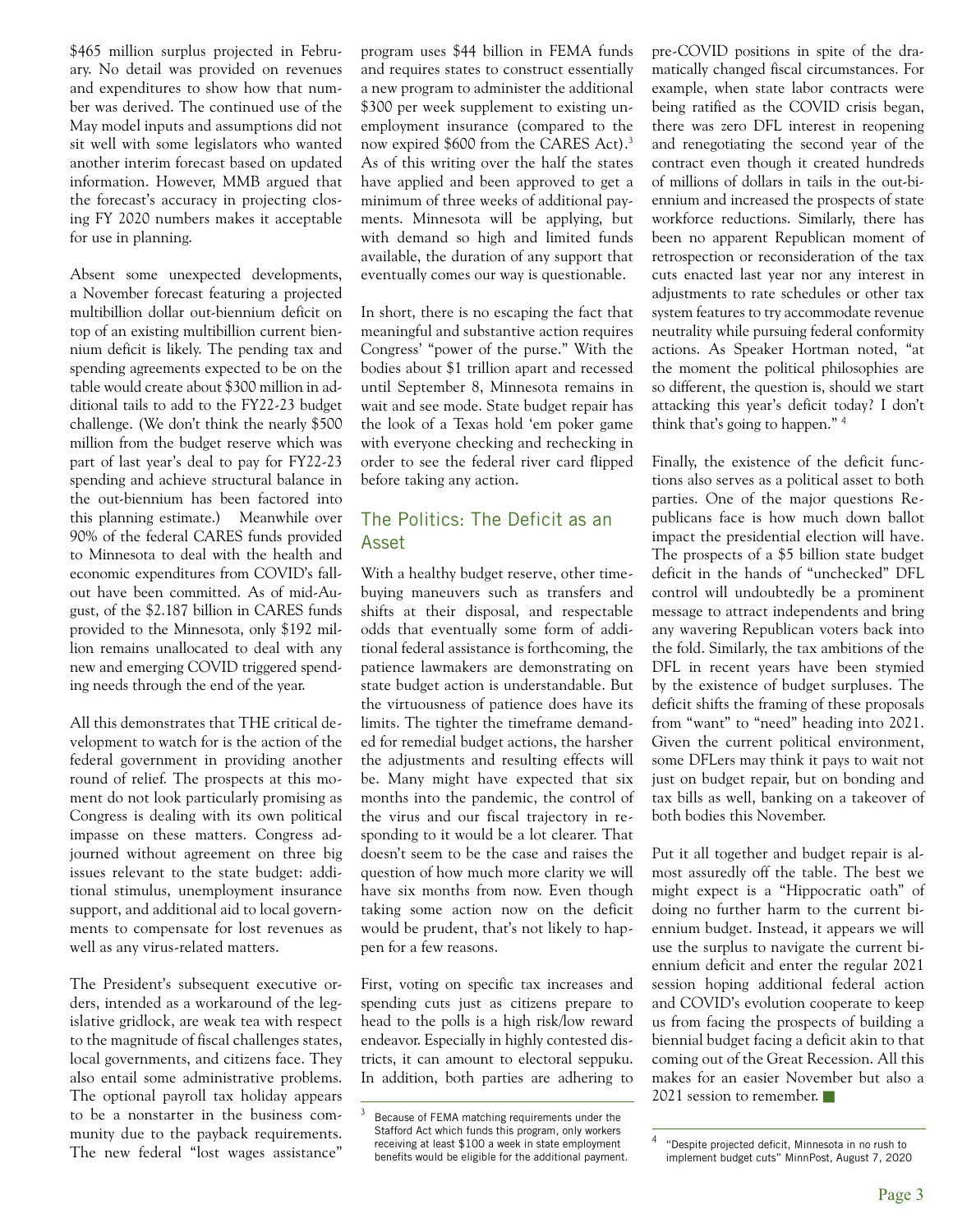# **Banking on "A Superior Form of Capitalism"**

*For over two decades Minnesota public pensions plans' investments in private equity have delivered the outsized investment returns needed to meet Minnesota's defined benefit plans' high return expectations. In today's persistent low interest rate environment, the demand for private equity is greater than ever. But all is not well in Camelot.*

The Minnesota State Board of Investment (SBI) has reported a 4.2% return for FY 20 for its Combined Funds which includes the assets for both active and retired public employees in the statewide retirement systems. Considering the economic chaos engulfing the second half of the fiscal year it's a welcome achievement, even though many are scratching their heads over the disconnect between the economy and stock markets. Regardless, a 4.2% gain still falls short of the assumed 7.5% on which Minnesota's defined benefit plans are based. That will be reflected in the valuation reports later this year.

With fixed income yields hovering around historic lows and expected to continue for the foreseeable future, defined benefit pension plans face challenges achieving their expected returns.<sup>1</sup> As the Wharton Pension Research Council notes, defined benefit plans have "three options to improve their funding levels in a chronic lower-return future: increase contributions, reduce costs, or increase risk."<sup>2</sup> Assuming more risk has been a staple of Minnesota pension funding in part because of SBI's excellent track record in "alternative investments"—particularly the world of private equity. Whether past performance is predictive of future returns is another question.

## The Appeal

Private equity are investments made in companies that are not publicly traded. Participation in control-oriented investments/ buyouts and venture capital investments are the two key private equity sub-segments; the former making up the majority of private equity investment activity in the country.

Over the years private equity has come to play a hugely expanded role in the nation's economy. According to the Institutional Limited Partners Association, businesses backed by private equity employ more than 8.8 million Americans accounting for a stunning 5% of U.S. GDP. And according to the Milken Institute, by the middle of 2018, private equity owned more companies than the total number of businesses listed on all the U.S. stock exchanges combined.

The stated investment appeal for Minnesota pension funds has several dimensions. They include:<sup>3</sup>

- **Necessary diversification** to industry type, capitalization, stage of business development, location, and other considerations
- **Value improvement through operational improvement** – in many if not most cases, the investment is associated with ownership or majority control of the company allowing the ability to make changes to business strategy, operations, and capital structure to improve efficiency and profitability
- • **"Patient" capital / resistance to "shorttermism"** – Private equity is seen as taking a longer term view of the business and resistant to the pressure to forsake long term strategy/business objectives for short term results that can be endemic to publicly-traded companies
- **Greater flexibility** ability to reach into areas of the global economy that have large demands for capital that public markets are unable to provide

Put all this together and many see an asset class able to offer the rarest of combinations – the potential for obtaining higher returns with lower volatility/risk as compared to public equity markets. That belief is reflected in the enthusiastic statements made by institutional investors around the country. The Chief Investment Officer of the mammoth \$372 billion California Public Employees' Retirement System has said "we need private equity, we need more of it, and we need it now." <sup>4</sup> Oth-<sup>1</sup> The same low interest rate environment also increases ers go even further extolling private equity's The second is the use of large amounts of role and contributions to the economy and

society in general. The head of Yale University's endowment has declared private equity, "a superior form of capitalism."<sup>5</sup>

Minnesota's historical experience with private equity bears the accolades out. According to the most recent SBI performance report dated June 30, 2020, the state's 5, 10, and 25 year private equity returns are 12.6%, 13.5%, and 15.3% respectively. These returns are all net of the expensive and often criticized fees routinely charged by private equity managers (routinely 2% for assets under management and 20% of any gains on its investments after a certain return is achieved.) making them even more impressive. Currently, the SBI has 140 investments in private equity funds spread across 54 investment managers representing \$16 billion in multi-year commitments.

There are two other important aspects of private equity that don't get discussed as much but contribute no less to the popularity and attractiveness of this asset class to public pension funds. The first is lower return volatility resulting from valuations that are established by the judgments of an accounting firm that works for the private equity fund, not by the market. As Kurt Winkelmann, former Managing Director at Goldman Sachs and currently Chair of the Advisory Board for the Heller Hurwicz Economics Institute at the University of Minnesota, told us:

*"An investor (such as a public pension fund) wants to smooth out accounting statements from the effects of large economic shocks. Large drops in public equity returns can have significant adverse effects on pension accounting and required contributions. Including assets whose returns are naturally smoothed can dampen the effects of such shocks even if the true economic exposure is the same. Private equity is such an asset, because of the infrequent valuations."* 

In a moment of considerable candor this natural smoothing effect of reported and actual risks has been described by the Chief Investment Officer of the Public Employee Retirement System of Idaho as "phony happiness."<sup>6</sup>

The second is the use of large amounts of debt. The high return targets for public funds can't be achieved without using some

the present value of pension plan liabilities but we pretend that is not the case by using expected asset returns as discount rates.

 $2$  "Getting More from Less in a Defined Benefit Plan: Three Levers for a Low-Return World," in *How Persistent Low Returns Will Shape Saving and Retirement*, Wharton Pension Research Council, University of Pennsylvania, 2018

Summarized from "Tab P" in the Minnesota State Board of Investment's "Investment Policies and Management Practices," 2013, pp 371-379

<sup>4</sup> "Calpers Wants to Double Down on Private Equity," *Wall Street Journal*, March 17, 2019

<sup>5</sup> "Private Equity: Overvalued and Overrated?" *American Affairs*, February 20, 2018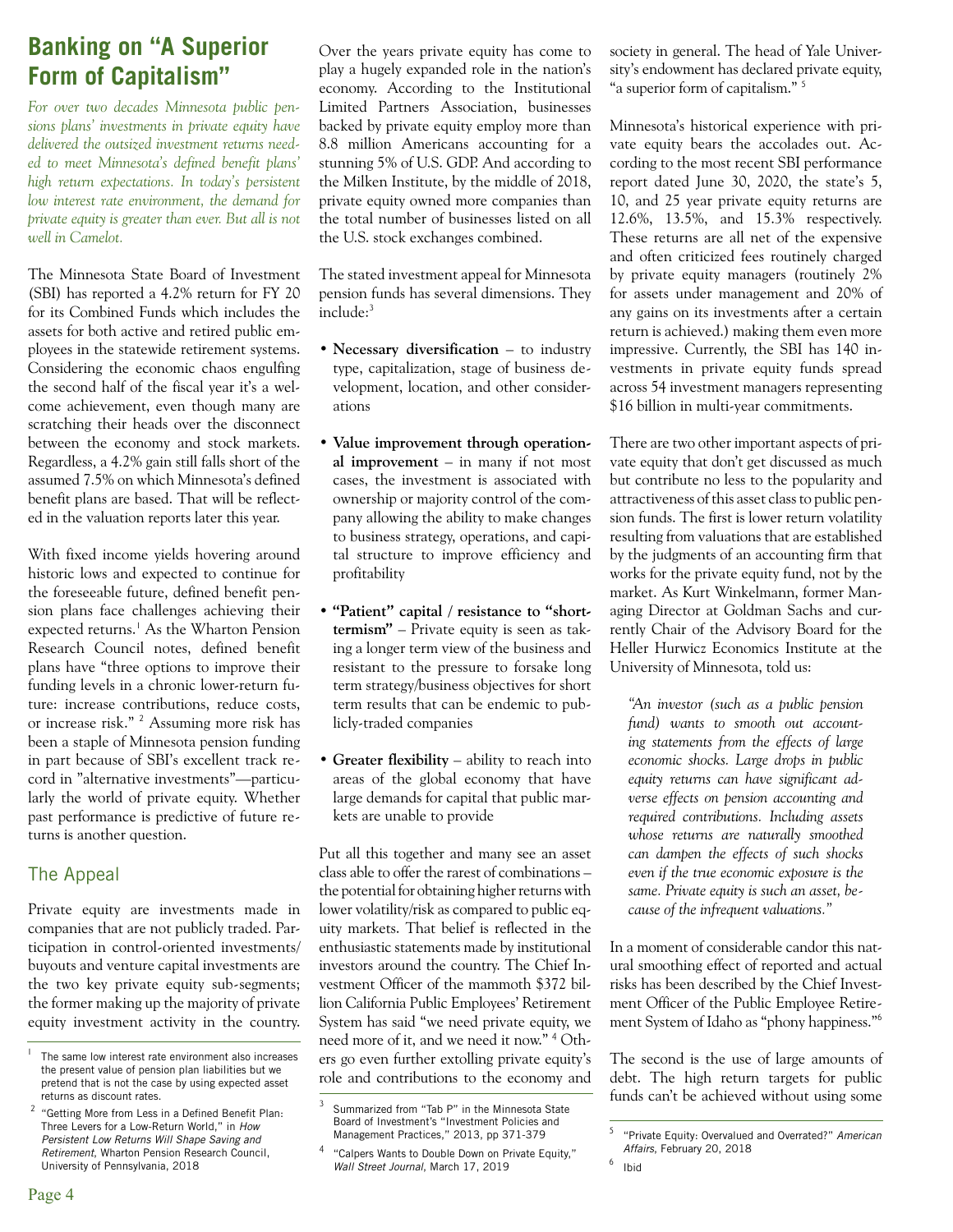form of leverage. As Winkelmann notes, "Private equity gives public funds leverage without having to tell anyone." Private equity tends to substantially increase the amount of leverage in the firms over which they take control. A 2018 study by the global asset management firm Verdad found that private equity firms leverage up the businesses they buy 70 percent of the time — typically doubling the amount of debt on the balance sheet from 2.5 times EBITDA (earnings before interest, taxes, depreciation, and amortization – a common measure of cash profitability) to 5 times EBITDA. Today, according to the Bain 2020 Global Private Equity Report, deals with debt multiples higher than 6 times EBITDA now constitute more

than 75% of the total. Bain adds, "the true leverage of many deals may be even greater, as banks commonly allow borrowers to calculate multiples based on projected earnings instead of actual results."

There is a difference between a beneficial capital restructuring by assuming a reasonable amount of new debt and taking a company's leverage to levels far beyond industry standards and what is serviceable endangering the company itself. Crossing that line has given private equity a public black eye in many circles (perhaps best captured by the satirical news website The Onion in its recent headline, "Protestors Criticized For

Looting Businesses Without Forming Private Equity Firm First"). One development that has mitigated this risk for private equity investor interests is the increasing use of "covenant-lite" loans. These loans lack the usual safeguards protecting lenders. Covenant-lite loans can even turn traditional finance topsy-turvy by subordinating debt to equity and allowing private equity holders first claim on assets. A record 89% of institutional loans issued last year by private equity backed borrowers were covenant-lite — compared to only 6% in 2010. *Institutional Investor* has desy-turvy by subordinating debt to equity and valuations. The global head of private eq- congressional leaders.

scribed this lending behavior as a "potential disaster in the age of private equity."<sup>7</sup>

#### Headwinds in Creating Value

There is no sign that interest in private equity is diminishing. Private equity today has a record \$1.5 trillion cash on hand ready to be put to use. However, value creation and obtaining the type of superior investment returns that have come to be expected from private equity is a lot more difficult today for several reasons.

Asset inflation is at the top of the list. Cheap debt and eager investors have driven prices up for private companies of all types. Private

**The main driver of private equity investment returns has not been business and operational improvements like revenue growth or operating margin expansion but rather "multiple expansion" – a willingness by others to just pay more for a dollar of company earnings.** 

equity firms historically bought companies at much lower valuations making larger returns easier to engineer. At the same, deals now entail much larger amounts of debt than before. As one private equity observer notes, "there is a big difference — bigger than most realize — between what private equity used to do (buy companies at 6-8 times EBITDA and a reasonable 3-4 EBIT-DA of debt) and what private equity does today (buy companies at 10-11x EBITDA with a dangerous 6-7x unadjusted EBITDA of debt)." <sup>8</sup> The average multiple of enterprise value to EBITDA for a leveraged buyout has now reached 11.5x in the US. Over 55% of US buyout deals in

2019 had an EV/EBITDA purchase price multiple above 11x.<sup>9</sup>

According to the Bain's 2020 Global Private Equity Report the number one source of anxiety among private equity executives (70% of respondents) is overheated asset uity for the megafirm Blackstone has said, "this is the most difficult period we have ever experienced…You have historically high multiples of cash flows and low yields (as) I've ever seen in my career. It's the most treacherous moment." <sup>10</sup>

In difficult macro conditions and amid stiff competition for assets, creating the value private equity investors have come to expect is difficult. One of the biggest red flags is found in the Bain report: since 2010, the main driver of private equity investment returns has not been business and operational improvements like revenue growth or operating margin expansion but rather "multiple expansion" – a willingness by others to just pay more for a dollar of company earnings. In Bain's study of fully realized buyout deals completed in the last decade, growth in multiples led to nearly half of the increase in enterprise value. In another examination, Bain found average operating margins were 3.3% below deal model forecasts, with 71% of investments falling short, including 14 of 18 that identified margin improvement as critical to value creation. The report concludes, "the game is getting harder as asset prices soar," while noting "returns of private and public equities have started to converge in the U.S."

#### No Substitute for the Fundamentals: A Modest Proposal

Many factors are still working in private equity's favor. One consequence of COVID is that it's likely creating some very ripe conditions to snap up troubled companies at bargain basement prices. Cheap money does not appear to be going away anytime soon. Specific sectors especially in enterprise software and IT services are still said to present considerable opportunity. But perhaps the biggest thing private equity has going for it is that it is approaching "too big to fail" status — if it hasn't already achieved it.  $\frac{11}{11}$  As noted earlier, private equity has fundamentally woven itself into the very fabric of the U.S. economy, affecting millions of workers directly and millions of others through their retirement plans. It is worth noting some of the strongest advocates for enabling private equity to access PPP and other federal CO-VID support programs have been Democrat

<sup>7</sup> "When Buyout Firms Step In, Watch Out" Institutional Investor, April 3, 2019

<sup>8</sup> "Private Equity: Overvalued and Overrated?" *American Affairs*, February 20, 2018

<sup>9</sup>*Global Private Equity Report, 2020*, Bain and Company

<sup>10</sup> "Private Equity: Overvalued and Overrated?" *American Affairs*, February 20, 2018

<sup>&</sup>lt;sup>11</sup> "Too Big To Fail, COVID Edition: How Private Equity is Winning the Coronavirus Crisis" *Vanity Fair*, April 9, 2020